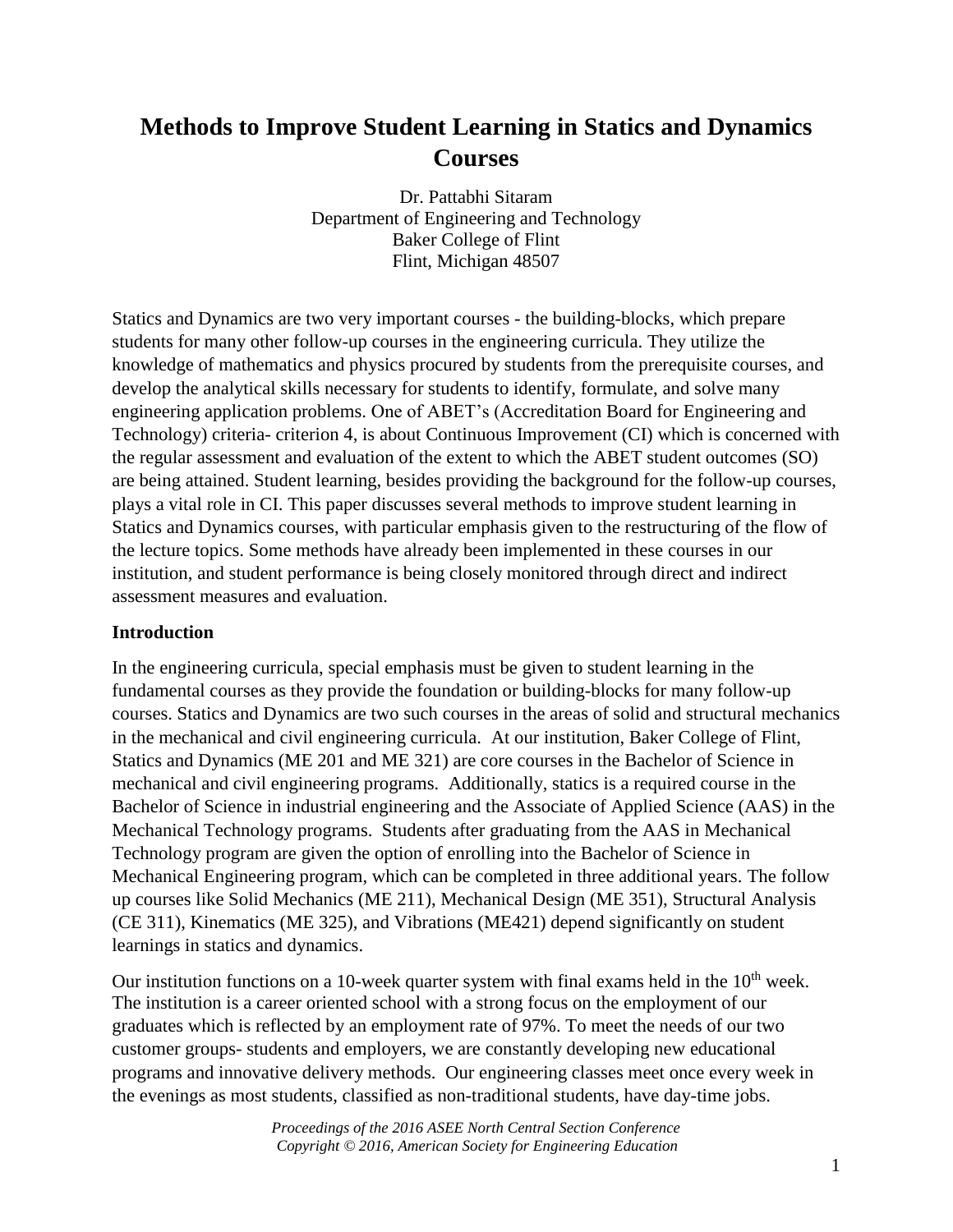## **Continuous Improvement**

The mechanical engineering program at our institution is accredited by ABET (Accreditation Board for Engineering and Technology). One of ABET's criteria, criterion 4, is about Continuous Improvement (CI) which pertains to the process of regularly assessing and evaluating the extent to which the ABET's student outcomes are being attained. Many factors contributing to the challenges in attainment of student outcomes in our engineering programs are,

1) A typical 15-week semester course contents compressed into a 10-week quarter system.

2) Student engagement due to lecture classes meeting for long hours- 200 hours of contact time per week with a 20 minute break in between.

3) Students engagement due to attending classes after their day-time jobs.

Students take Statics and Dynamics in the sophomore year and their retention is very important as many students are potentially at risk of attrition around this stage. Both courses require strong analytical skills and problem solving techniques through utilization of students' math and physics backgrounds. These courses are offered once a year, unlike some schools which offer them in subsequent semesters, and sometimes in summer too. Therefore, there is a likelihood of students delaying their graduation should they fail these courses.

Many educators have discussed several methods to enhance student engagement and learning<sup>1, 2,</sup>  $3$ . Kaul<sup>1</sup> and Sitaram used an integrated scaffolding and hands-on approach in their curriculum design of a combined statics and dynamics course. Sitaram<sup>2</sup> integrated the use of the commercial finite element software in both statics and dynamics courses to improve student engagement, better understanding of the theoretical concepts, and develop mastery and confidence in using ANSYS. The present paper discusses several methods to improve student learning in these courses.

## a) Restructuring the cascading of course topics

# 1*. Statics*

Traditionally, both statics and dynamics are taught in the same sequence of course topics in the textbook<sup>4, 5</sup>. Historically, we have adopted this style in our school and the syllabus is shown in Table 1. Our students in statics usually struggle in topics like vectors and their applications, moment of a force, and integration, despite these material being covered in their prerequisite math and physics courses. For example, in the analysis of 3D problems, we have noticed students having difficulties in answering the following questions relevant to Figure 1:

- (i) The determination of unit vector to obtain the cartesian form of force F.
- (ii) The moment of F about A using the vector product.
- (iii) The angle between force F and BC using dot product
- (iv) The moment of F about an axis through AD using mixed triple product (a combination of vector and dot products)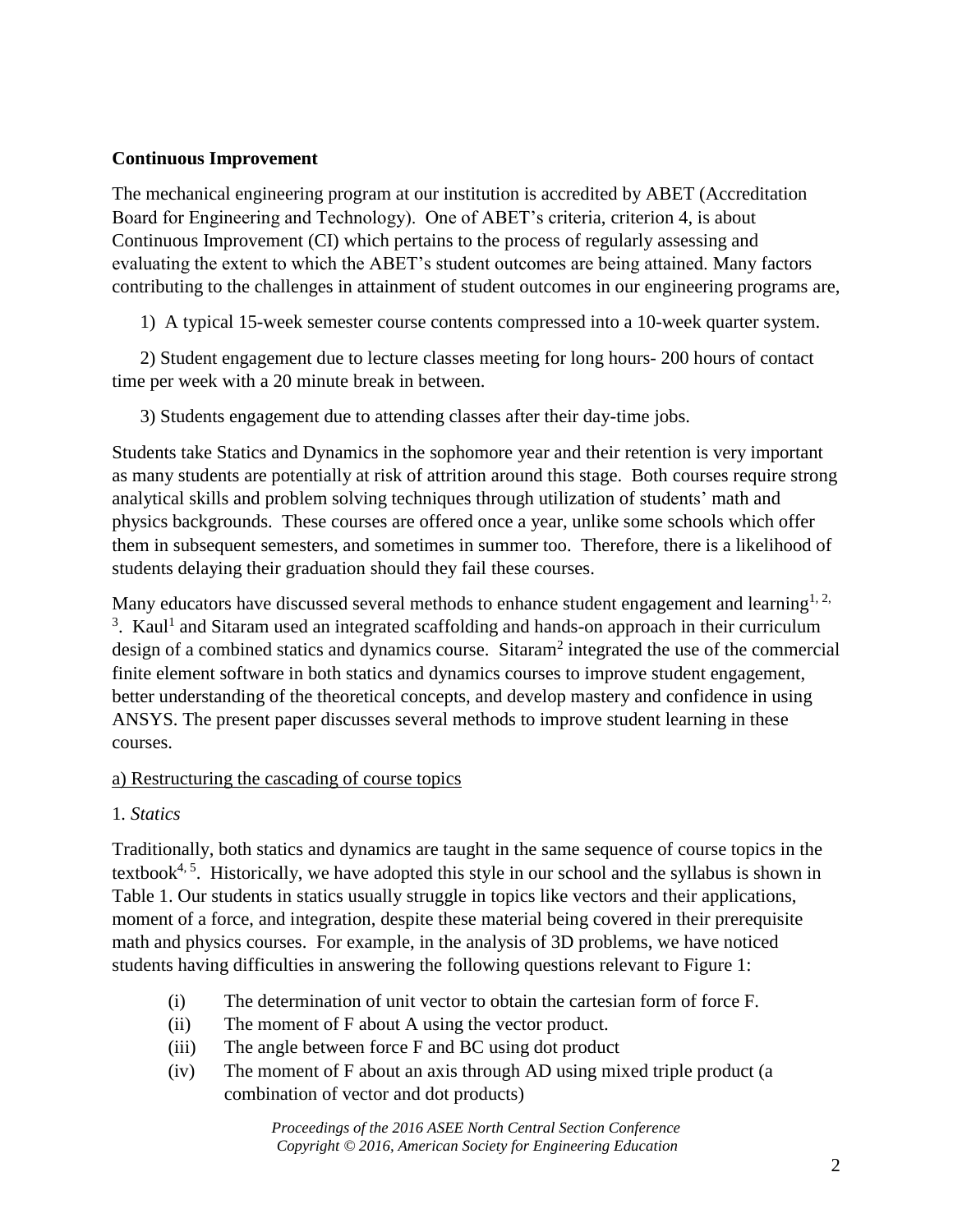(v) Replacing the Force F by a single resultant force-couple system (equivalent system) at A.



Figure 1: A 3D force Figure 2: An area



(vi) The determination of centroid and moment of inertia of the area shown in Figure 2 by the method of integration.

| Week           | Chapter       | Topic                                                            |  |  |
|----------------|---------------|------------------------------------------------------------------|--|--|
|                |               | <b>General Principles</b>                                        |  |  |
|                | $2.1 - 2.4$   | <b>Vector Addition of Forces</b>                                 |  |  |
| $\overline{2}$ | $2.4 - 2.9$   | <b>Addition of Cartesian Vectors, Position Vectors, Force in</b> |  |  |
|                |               | <b>Cartesian Form, Dot Product</b>                               |  |  |
| 3              | $3.1 - 3.4$   | Equilibrium of a Particle in 2D and 3D                           |  |  |
| $\overline{4}$ | $4.1 - 4.4$   | Moment of a Force, Vector Product, Principle of Moments          |  |  |
| 5              | $4.5 - 4.9$   | Moment of a couple in 2D and 3D, Equivalent Systems              |  |  |
| 6              | $5.1 - 5.4$   | Equilibrium of a Rigid Body in 2D, Two and Three Force           |  |  |
|                |               | <b>Members</b>                                                   |  |  |
| $\overline{7}$ | $5.5 - 5.7;$  | Equilibrium of a Rigid Body in 3D;                               |  |  |
|                | $6.1 - 6.4$   | <b>Analysis of Plane Trusses</b>                                 |  |  |
| 8              | $7.1 - 7.2$   | Internal Loadings in 2D; Shear and Moment                        |  |  |
| 9              | $9.1 - 9.2$ ; | Centroid of Areas;                                               |  |  |
|                | $10.1 - 10.4$ | Moments of Inertia                                               |  |  |
| 10             | $8.1 - 8.2$   | Dry Friction                                                     |  |  |

Table 1: Syllabus for statics based on the flow of topics of the textbook

Since 3D analysis of both particles and rigid bodies involves vectors, we plan to postpone its instruction by introducing it after the completion of 2D analysis. This necessitates the restructuring of the cascading of course topics. Consequently, the instruction of the topics pertaining to 3D problems, shown in bold faced letters in table 1, are moved to the later weeks as shown in table 2. We strongly feel that this restructuring of the course topics through the introduction of 3D analysis after 2D analysis would enhance student learning, engagement,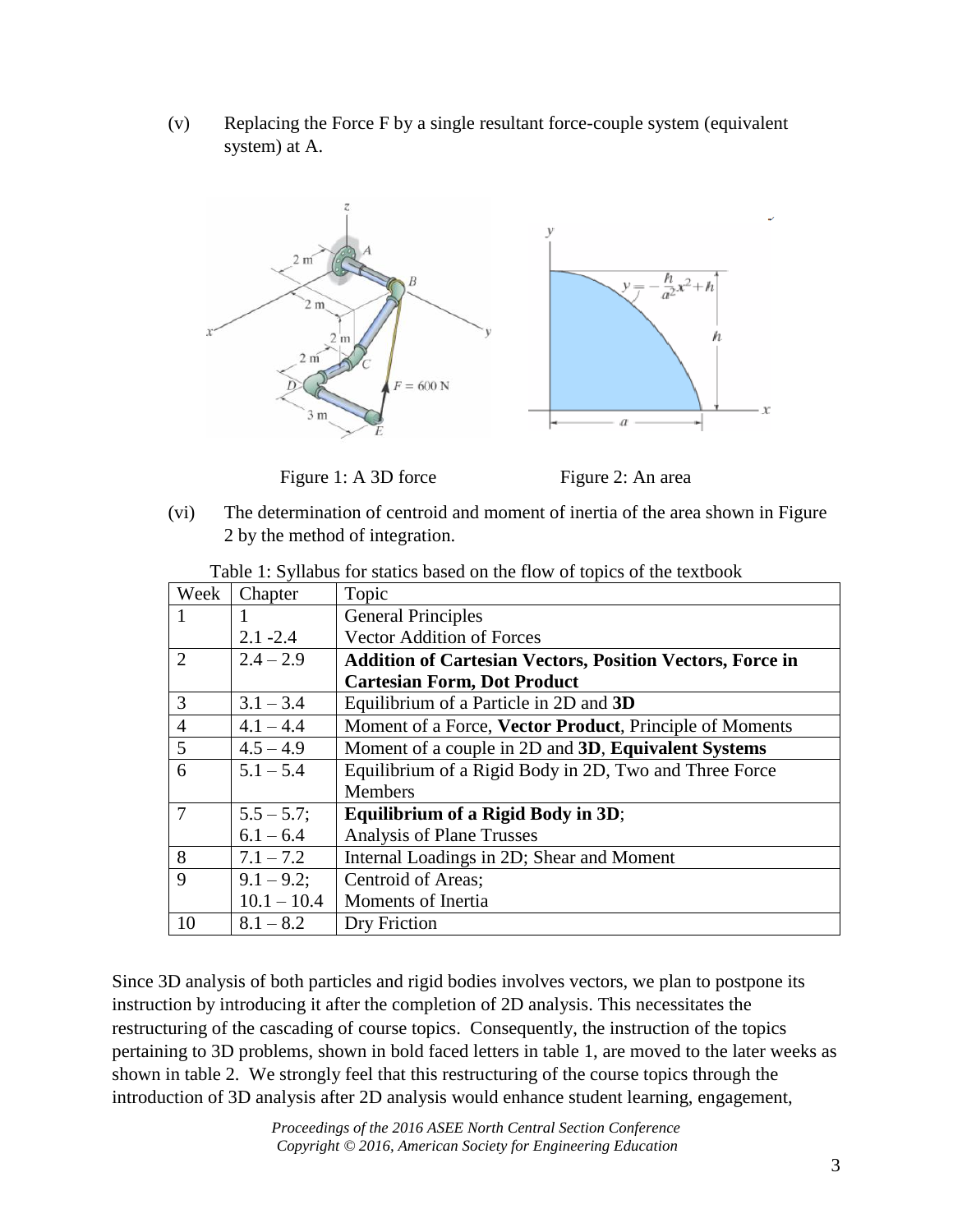motivation, confidence, and consequently their performance. The new syllabus is currently being used and the efficacy of this restructuring would be evaluated.

| Week           | Chapter           | Topic                                                            |  |  |
|----------------|-------------------|------------------------------------------------------------------|--|--|
| 1              | 1                 | General Principles.                                              |  |  |
|                | $2.1 - 2.4$       | Vector Addition of Forces.                                       |  |  |
| $\overline{2}$ | $3.1 - 3.3$ ;     | Equilibrium of a Particle in 2D.                                 |  |  |
|                | 4.1, 4.4, 4.6     | Moment of a Force in 2D, Principle of Moments, Moment of         |  |  |
|                |                   | a couple in 2D.                                                  |  |  |
| 3              | $9.1 - 9.2$ ; 4.9 | Centroid of Areas; Reduction of Simple Distributed Loadings.     |  |  |
|                | $5.1 - 5.3$       | Equilibrium of a Rigid Body in 2D                                |  |  |
| $\overline{4}$ | $5.4 - 5.5$       | Two and Three Force Members; Free Body Diagrams                  |  |  |
| 5              | $6.1 - 6.4, 6.6$  | Analysis of Plane Trusses; Frames and Machines.                  |  |  |
| 6              | $7.1 - 7.2$ ;     | Internal Loadings in 2D; Shear and Moment.                       |  |  |
|                | $8.1 - 8.2$       | Dry Friction.                                                    |  |  |
| $\overline{7}$ | $2.5 - 2.9$       | <b>Addition of Cartesian Vectors, Position Vectors, Force in</b> |  |  |
|                |                   | <b>Cartesian Form, Dot Product</b>                               |  |  |
| 8              | 3.4               | <b>Equilibrium of a Particle in 3D.</b>                          |  |  |
|                | 4.2, 4.5, 4.6     | Vector Product, Moment of a couple in 3D.                        |  |  |
| 9              | $5.5 - 5.6$ ;     | Equilibrium of a Rigid Body in 3D;                               |  |  |
|                | 5.7               | <b>Constraints and Statical Determinacy</b>                      |  |  |
|                | $10.1 - 10.4$     | Moments of Inertia                                               |  |  |
| 10             | 4.5, 4.7          | <b>Equivalent Systems</b>                                        |  |  |

Table 2: Syllabus for statics based on restructured flow of topics

## *2. Dynamics*

Currently, the cascading of topics in ME321 Dynamics follows the order as in the textbook, and the syllabus is shown in Table 3. The sequence involves kinematics (Chapter 12 of text) and kinetics of particles (Chapters 13, 14, and 15), followed by kinematics (Chapter 16) and kinetics of rigid body (Chapters 17, 18, and 19). We plan to restructure the flow of topics by first completing kinematics of particles and rigid bodies sequentially, and then discussing the chapters on kinetics of particles and rigid bodies, thus segregating the topics of kinematics and kinetics.





Figure 3: Rope-pulley system Figure 4: Rope around a drum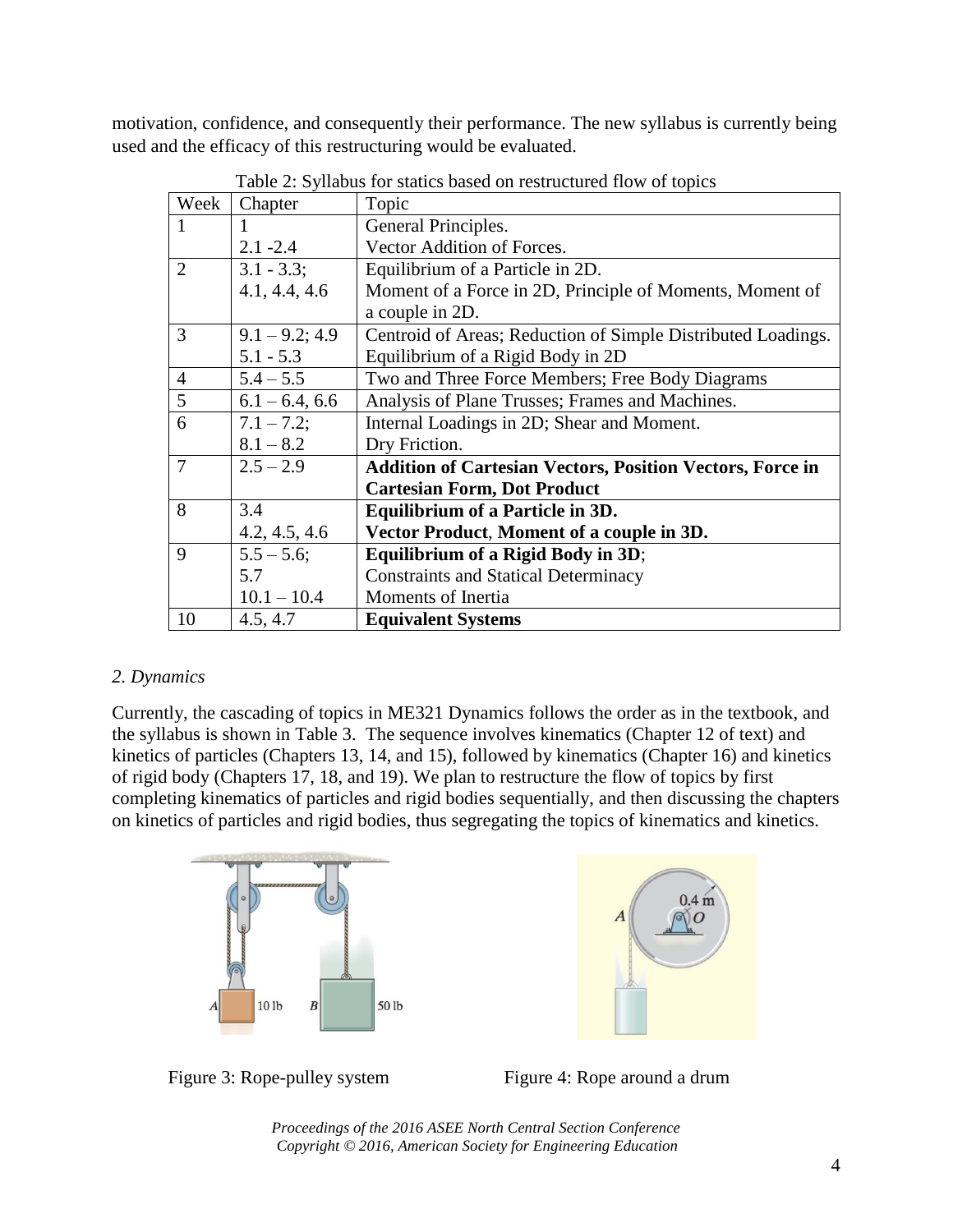Additionally, in the analysis of kinetics of particles and rigid bodies three methods are used – Newton's II law (Chapters 13 and 17), principle of work and energy (Chapters 14 and 18), and the principle of impulse and momentum (Chapters 15 and 19). Figure 3 refers to the problem on kinetics of particles where in the velocity of each block is to be determined 2 seconds after the blocks are released from rest. Figure 4 refers to the kinetics of rigid bodies where in the drum's acceleration has to be determined given its mass and radius of gyration, and the mass of the block. Both problems can be analyzed by all the three methods. Because these methods are taught in sequence (Chapters 13 through 15 for particles; and 17 through 19 for rigid bodies), students are exposed to all the three methods simultaneously. We have observed over several years that this causes confusion in students as well as a lack of appreciation of the advantages of one method over the other. We therefore plan to restructure this as well, by considering one method at a time for both kinetics of particles and rigid bodies. With this restructuring, the sequence of topics on kinetics would be Newton's II law for kinetics of particles and rigid bodies (Chapters 13 and 17), principle of work and energy for kinetics of particles and rigid bodies (Chapters 14 and 18), and principle of impulse and momentum for kinetics of particles and rigid bodies (Chapters 15 and 19). Thus, the overall restructuring is shown in table 4 which involves moving around the bold faced course topics in table 3. This results in the following sequence for kinematics and kinetics - Chapters 12, 16, 13, 17, 14, 18, 15, and 19.

| Week           | Chapter       | Topic                                                       |
|----------------|---------------|-------------------------------------------------------------|
|                | $12.1 - 12.7$ | Kinematics of a Particle                                    |
|                |               | Rectilinear Kinematics; Curvilinear Motion: Rectangular     |
|                |               | Components, Normal and Tangential Components                |
| 2              | 12.8, 12.9;   | <b>Curvilinear Motion: Cylindrical Components; Absolute</b> |
|                |               | Dependent Motion; Relative-Motion of Two Particles;         |
|                | $13.1 - 13.5$ | Kinetics of a Particle: Force and Acceleration              |
|                |               | Newton's Second Law of Motion: Rectangular Components,      |
|                |               | Normal and Tangential Components                            |
| 3              | 13.6          | Equations of Motion: Cylindrical Coordinates;               |
|                | $14.1 - 14.6$ | <b>Kinetics of a Particle: Work and Energy</b>              |
| $\overline{4}$ | $15.1 - 15.7$ | <b>Kinetics of a Particle: Impulse and Momentum</b>         |
| 5              | $16.1 - 16.7$ | <b>Planar Kinematics of a Rigid Body</b>                    |
| 6              | $17.1 - 17.5$ | Planar Kinetics of a Rigid Body: Force and Acceleration     |
| 7              | $18.1 - 18.5$ | Planar Kinetics of a Rigid Body: Work and Energy            |
| 8              | $19.1 - 19.2$ | Planar Kinetics of a Rigid Body: Impulse and Momentum       |
| 9              | 19.3          | Planar Kinetics of a Rigid Body: Conservation of            |
|                |               | <b>Momentum</b>                                             |
|                |               | <b>ANSYS Exercises</b>                                      |
| 10             | $12 - 19$     | <b>Course Review and Final Exam</b>                         |

|  |  |  | Table 3: Syllabus for dynamics based on the flow of topics of the textbook |
|--|--|--|----------------------------------------------------------------------------|
|  |  |  |                                                                            |

We strongly feel that this restructuring of the course is very much necessary given that the dynamics course is one of the intense courses as well as a foundation course to the follow up courses like vibrations and kinematics in the curriculum.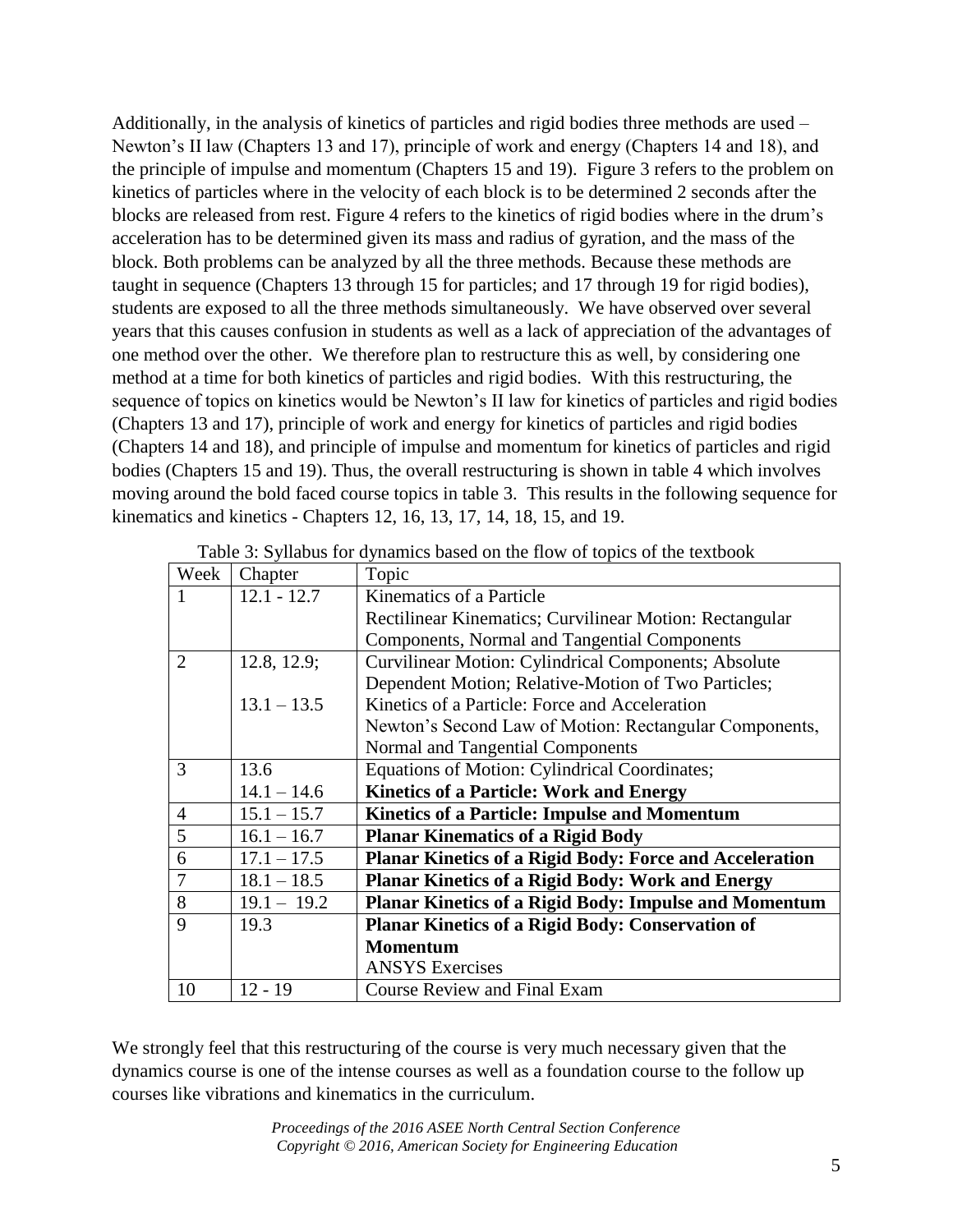| Week           | Chapter       | Topic                                                          |
|----------------|---------------|----------------------------------------------------------------|
|                | $12.1 - 12.7$ | Kinematics of a Particle                                       |
|                |               | Rectilinear Kinematics; Curvilinear Motion: Rectangular        |
|                |               | Components, Normal and Tangential Components                   |
| 2              | 12.8, 12.9;   | <b>Curvilinear Motion: Cylindrical Components; Absolute</b>    |
|                |               | Dependent Motion; Relative-Motion of Two Particles;            |
|                | $16.1 - 16.7$ | <b>Planar Kinematics of a Rigid Body</b>                       |
| 3              | $13.1 - 13.6$ | Kinetics of a Particle: Force and Acceleration                 |
|                |               | Newton's Second Law of Motion: Rectangular Components,         |
|                |               | Normal and Tangential Components, Cylindrical Coordinates.     |
| $\overline{4}$ | $17.1 - 17.5$ | <b>Planar Kinetics of a Rigid Body: Force and Acceleration</b> |
| 5              | $14.1 - 14.6$ | <b>Kinetics of a Particle: Work and Energy</b>                 |
| 6              | $18.1 - 18.5$ | <b>Planar Kinetics of a Rigid Body: Work and Energy</b>        |
|                | $15.1 - 15.7$ | Kinetics of a Particle: Impulse and Momentum                   |
| 8              | $19.1 - 19.2$ | <b>Planar Kinetics of a Rigid Body: Impulse and Momentum</b>   |
| 9              | 19.3          | Planar Kinetics of a Rigid Body: Conservation of               |
|                |               | <b>Momentum</b>                                                |
|                |               | <b>ANSYS Exercises</b>                                         |
| 10             | $12 - 19$     | <b>Course Review and Final Exam</b>                            |

Table 4: Syllabus for dynamics based on the restructured flow of topics

#### b) Assessment:

The achievement of the Student Outcomes (SO) of the Mechanical and Civil Engineering programs is mostly based on data from Direct Assessment measures administered in the major core engineering courses. The descriptions of the assessment processes are:

- (i) Multiple choice questions modeled after questions in the Fundamentals of Engineering Exam (FE).
- (ii) Questions involving Step-by-Step solutions.
- (iii) Laboratory Report in courses with experimental laboratories.
- (iv) Project in courses with projects, including the Senior Design Project
- (v) Senior Design Project presentation.

The assessment processes (i) and (ii) are applicable to the statics and dynamics courses, and the assessment questions are incorporated in the final exam. It is very important to choose proper assessment questions to evaluate student learning. The multiple choice questions chosen are modeled after the FE exam that most students take during their senior year, and form one component of the comprehensive final exam. They are aimed at testing the students understanding of the basics concepts. The scoring of these questions is either correct/ incorrect. The target for percentage of students answering the questions correctly has been established by the engineering department at 60%. The questions involving Step-by-Step solutions are chosen to assess students' preparation for the follow up courses, in addition to testing their conceptual understanding and analytical capability. For instance, the assessment questions in statics involves the background needed for dynamics, solid mechanics, and structural analysis courses.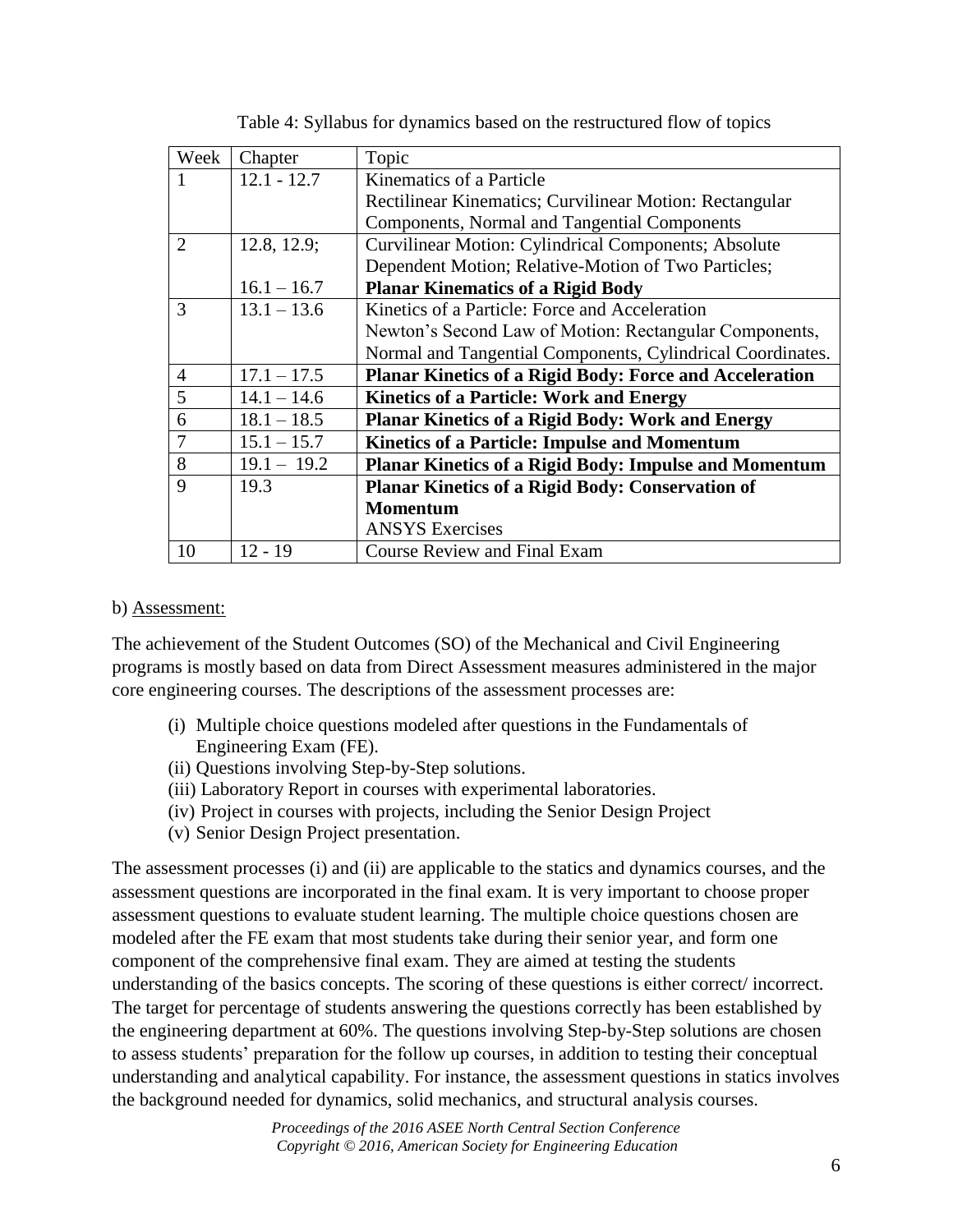Similarly, the assessment questions in dynamics involves the background needed for kinematics and vibrations courses. The scoring of these questions is based on a rubric that has 5 categories-Excellent, Good, Average, Fair, and Poor. The target for percentage of students performing at the levels of Excellent or Good has been established by the department at 60%. The assessment results over several years will be monitored to get a more complete and meaningful picture, and will form one of the main components of continuous improvement.

A similar assessment process is necessary in the prerequisite Math and Physics courses to evaluate student's preparation leading to statics and dynamics course. The department of engineering is currently working with the Math and Science departments to implement the assessment process in MTH 244 and SCI 251 courses. The assessment questions proposed involves vectors, vector products (dot and cross products), determinants, integration, moment of a force, Newton's laws of motion, and energy methods.

## c) Discussion Board Forum

Discussion board is one of the key components to enhance student learning. It is an excellent medium for students to exchange ideas and better understand different perspectives. It also gives instructors an additional method of assessing student understanding of the course material. Discussion board forum in blackboard (a course management tool used by most schools) was set up in both statics and dynamics courses. Questions centered on the conceptual understanding of the lecture topics and homework are posted each week to this forum. In an effort to encourage student participation, the discussion board forum was included in the overall grading process.

## d) In-class group activities

In-class group activities form one of the methods of active learning, and many educators have recognized the advantages of cooperative learning. For classes that meet for long hours, the inclass group activities are vital for increasing student engagement and learning. Students were grouped in pairs, and two in-class group activities, each 30 minutes in duration, were given during the lecture classes every week. If student work was incomplete, an opportunity to complete the problem at home was given. The work was collected the following week and graded.

## e) Help study sessions/lab hours

It is extremely important to have help study sessions in the fundamental courses. Study sessions were conducted an hour prior to the lecture class in both statics and dynamics courses in order to give students the opportunity to ask any questions related to lecture material and homework,. It is extremely difficult to find tutors in our institution as most students have day-time jobs. Therefore, the study sessions were conducted by the instructor of the course. Although this demands instructor's time, yet it provides the instructor a good measure of students' understanding of the course material. The department is proposing to add more contact hours as lab hours to the static and dynamic courses. These lab hours would mainly involve problem solving sessions and will replace the study sessions. Since all students have to attend the lab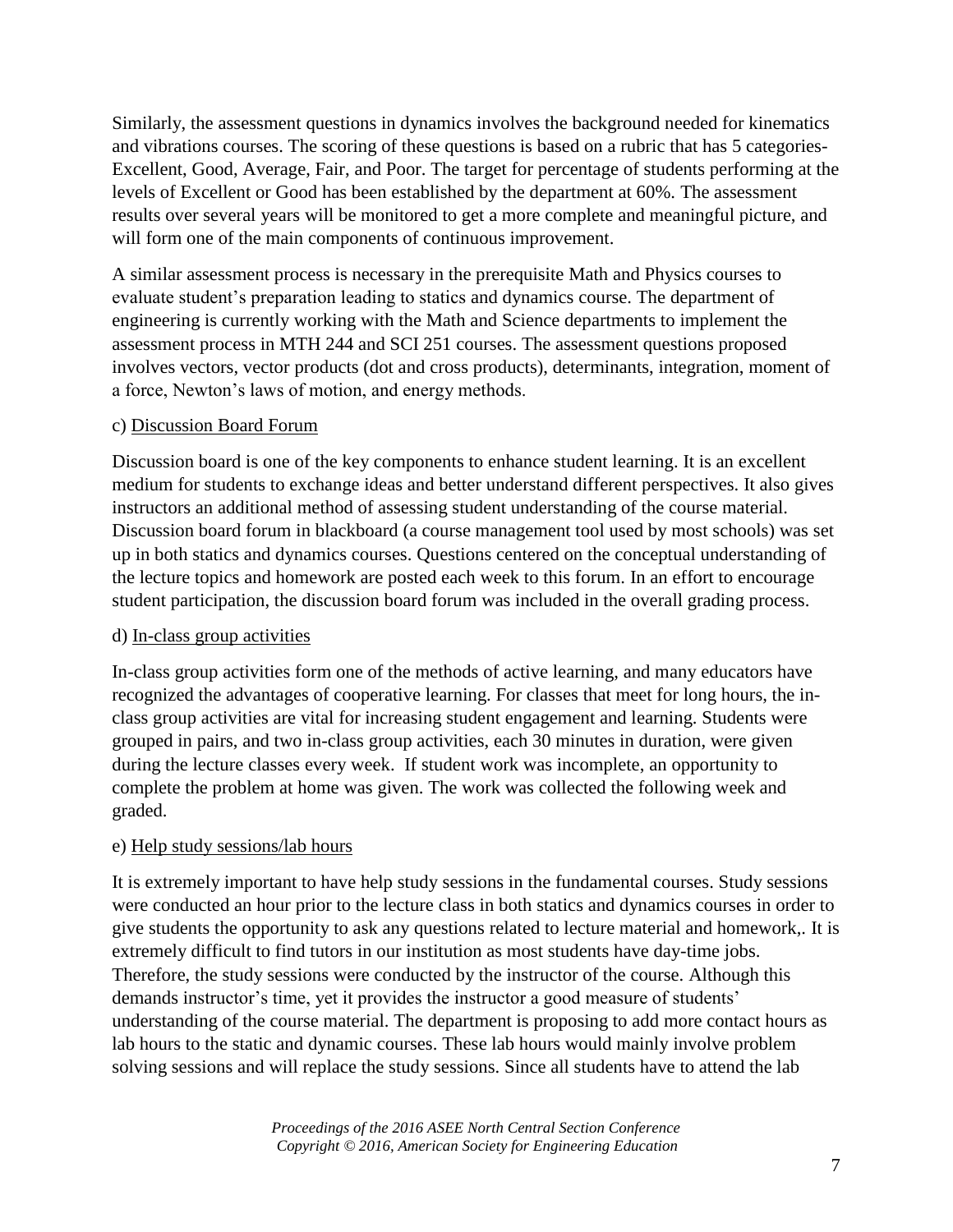hours, the problem solving sessions are bound to reach a larger student population in these courses.

#### **Conclusion**

Several methods to improve student learning in Statics and Dynamics courses are discussed in this paper. Particular emphasis is given to the restructuring of the flow of the lecture topics. To the best of author's knowledge, the restructuring of the flow of course topics as described in the current paper is not mentioned in any textbook or literature. This novel approach is the outcome of the author's experience based on student performance and comfort level, as well as his experience teaching these courses several times at Baker College and many universities across the country. Given the pace of a quarter system curriculum, this restructuring is very much necessary for our engineering program at Baker College. Proper selection of assessment questions are important to measure student understanding, comprehension, and preparedness for follow up courses. The discussion board forum in blackboard must be used as it encourages the exchange of thoughts and ideas, and increased student participation can be effected by including it in the grading scheme. Incorporating in-class group activities in lecture classes and assigning additional contact hours as lab hours for problem solving sessions are necessary for enhancing student learning.

#### **Acknowledgements**

The author would like to thank Dr. Anca Sala, Professor and Dean of Engineering and Computer Technology at Baker College of Flint for the encouragement.

## **Bibliography**

1. Kaul, S., Sitaram, P., "Curriculum Design of Statics and Dynamics: An Integrated Scaffolding and Hands-on Approach", in *Proceedings of the ASEE Annual Conf. & Exposition*, Atlanta, GA, June 2013.

2. Sitaram, P., Sala, A., " Developing Student Mastery and Confidence in using FEA Software through its Integration in Many Fundamental Mechanics Courses", *Proceedings of the ASEE North Central Section Conference, Annual Conf. & Exposition*, Cincinnati, OH, April 2015.

3. Kunberger, T., Csavina, K., "Experiences from a Combined Statics and Dynamics Course in an Integrated Lecture - Lab Environment," *Journal of Applications and Practices in Engineering Education*, **2**, pp. 2-4, 2011.

4. Hibbeler, R.C., "Engineering Mechanics: Statics & Dynamics", 13th Edition, Prentice Hall, 2013.

5. Beer, F.P., Johnston, E.R., Mazurek, D., Cornwell, P., Vector Mechanics for Engineers: Statics and Dynamics", 10<sup>th</sup> Edition, 2012.